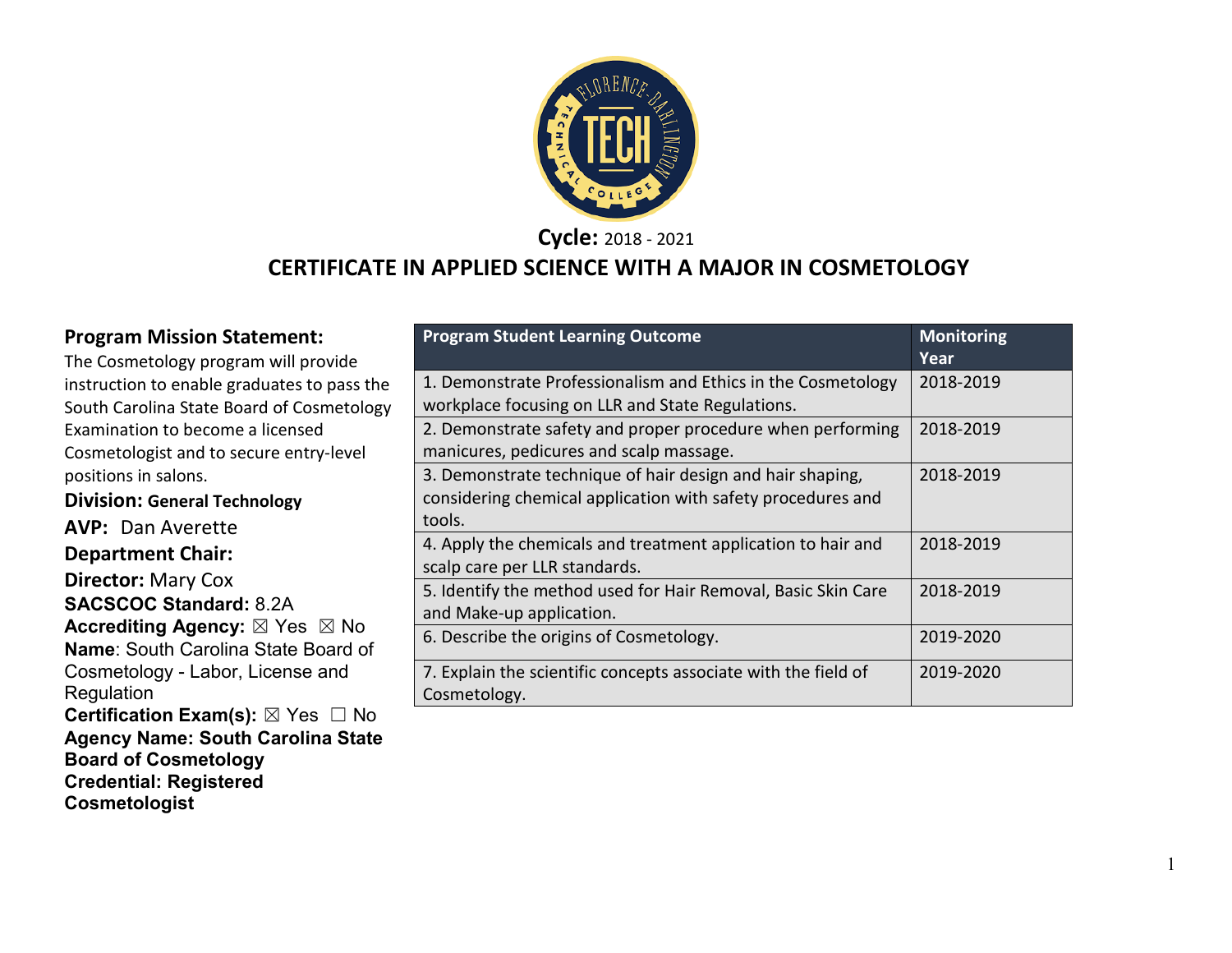| A. Program                                                                                                                         | <b>B.</b> What                                                                    | C. Methods for                                                                                                                                                                                                                                                                                                                                                                                                                                   | D. Expected                                                                                | E. Data                                                                                          | <b>F. Results</b>                                                                                                                                                                                                                                            | <b>G. Plan For Improvement</b>                                                                                           |
|------------------------------------------------------------------------------------------------------------------------------------|-----------------------------------------------------------------------------------|--------------------------------------------------------------------------------------------------------------------------------------------------------------------------------------------------------------------------------------------------------------------------------------------------------------------------------------------------------------------------------------------------------------------------------------------------|--------------------------------------------------------------------------------------------|--------------------------------------------------------------------------------------------------|--------------------------------------------------------------------------------------------------------------------------------------------------------------------------------------------------------------------------------------------------------------|--------------------------------------------------------------------------------------------------------------------------|
| <b>Student</b>                                                                                                                     | courses                                                                           | <b>Outcomes</b>                                                                                                                                                                                                                                                                                                                                                                                                                                  | Level of                                                                                   | <b>Collection</b>                                                                                |                                                                                                                                                                                                                                                              |                                                                                                                          |
| <b>Learning</b>                                                                                                                    | are PSLOs                                                                         | <b>Assessment</b>                                                                                                                                                                                                                                                                                                                                                                                                                                | Program                                                                                    |                                                                                                  |                                                                                                                                                                                                                                                              |                                                                                                                          |
| <b>Outcomes</b>                                                                                                                    | <b>Assessed</b>                                                                   |                                                                                                                                                                                                                                                                                                                                                                                                                                                  | Performance                                                                                |                                                                                                  |                                                                                                                                                                                                                                                              |                                                                                                                          |
| What should the<br>graduates of<br>your program be<br>able to do?                                                                  | Where do<br>you see<br>evidence<br>that the<br>student can<br>do these<br>things? | How does your<br>program evaluate<br>student/graduate<br>skills/abilities?                                                                                                                                                                                                                                                                                                                                                                       | What is the<br>expected level<br>of student<br>performance<br>for the<br>program?          | When will you<br>collect the data<br>needed to<br>evaluate the<br>performance of<br>the program? | What are the<br>results of the<br>evaluation?<br>NOTE: include<br>student ratio with<br>all results.                                                                                                                                                         | How will you use this information to improve<br>the program                                                              |
| 1. Demonstrate<br>Professionalism<br>and Ethics in the<br>Cosmetology<br>workplace<br>focusing on LLR<br>and State<br>Regulations. | COS 220<br>Cosmetology<br>Clinical<br>Practice I                                  | The Artifacts used to<br>assess this PSLO was<br>a student project<br>with three<br>components: (1) the<br>student had to visit<br>LLR website, (2) a<br>classroom reading<br>assignment in<br>Chapter 1 and (3) a<br>workbook<br>assignment. This<br>workbook<br>assessment was<br>used to re-enforce<br>module on Ethics.<br>Students average<br>were used for the<br>following<br>assessment: Written<br>and Practical<br>workbook check-off. | 75% of the<br>students will<br>pass the Final<br>Exam with a<br>score of 70% or<br>higher. | <b>Fall 2018</b>                                                                                 | 5 out of the 6<br>students (83.3%)<br>received a 75% or<br>higher on the<br>artifacts chosen<br>for this<br>assessment.<br>The lowest score<br>for this artifact<br>was 70% and the<br>highest was 100%.<br>The cohort<br>average for this<br>event was 85%. | The expect level of learning was met.<br>The faculty decided to add a component which<br>included a workbook assignment. |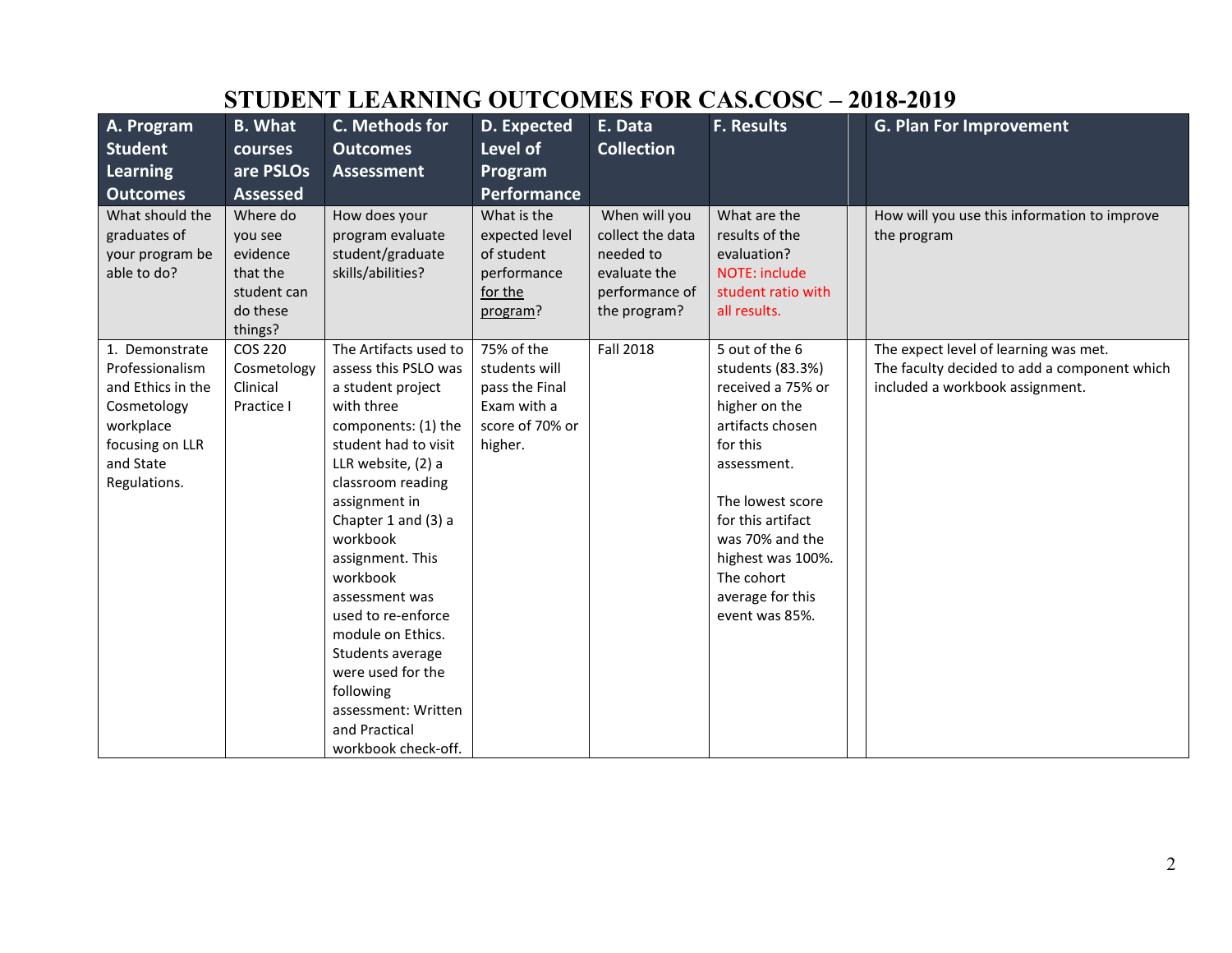| A. Program<br><b>Student Learning</b><br><b>Outcomes</b>                                                             | <b>B.</b> What<br>courses are<br><b>PSLOs</b><br><b>Assessed</b>               | C. Methods for<br><b>Outcomes</b><br><b>Assessment</b>                                                                                                                                                                                        | <b>D. Expected Level</b><br>of Program<br><b>Performance</b>                                    | E. Data<br><b>Collection</b>                                                                  | F. Results                                                                                                                                                                                                                                                                         | <b>G. Plan For Improvement</b>                                                                                                                                                                                                                                  |
|----------------------------------------------------------------------------------------------------------------------|--------------------------------------------------------------------------------|-----------------------------------------------------------------------------------------------------------------------------------------------------------------------------------------------------------------------------------------------|-------------------------------------------------------------------------------------------------|-----------------------------------------------------------------------------------------------|------------------------------------------------------------------------------------------------------------------------------------------------------------------------------------------------------------------------------------------------------------------------------------|-----------------------------------------------------------------------------------------------------------------------------------------------------------------------------------------------------------------------------------------------------------------|
| What should the<br>graduates of your<br>program be able to<br>do?                                                    | Where do you<br>see evidence<br>that the<br>student can<br>do these<br>things? | How does your<br>program evaluate<br>student/graduate<br>skills/abilities?                                                                                                                                                                    | What is the expected<br>level of student<br>performance for the<br>program?                     | When will you collect<br>the data needed to<br>evaluate the<br>performance of the<br>program? | What are the<br>results of the<br>evaluation?                                                                                                                                                                                                                                      | How will you use this information<br>to improve the program                                                                                                                                                                                                     |
| 2. Demonstrate<br>safety and proper<br>procedure when<br>performing<br>manicures,<br>pedicures and scalp<br>massage. | <b>COS 108</b><br>Nail Care                                                    | The artifact used<br>for this PSLO is<br>the Rubric for<br>"Difference<br>between<br>Multiuse and<br>Single use<br>Implement".<br>The artifact<br>chosen was for<br><b>LLR State Board</b><br>Manicure and<br><b>Artificial Nail</b><br>Tips. | 75% of students will<br>pass the Rubric<br>from Chapter 25<br>with a score of 70%<br>or higher. | <b>Fall 2018</b>                                                                              | 5 out of the 6<br>students (83.3%)<br>received a 75%<br>or higher on the<br>practical rubric<br>artifact chosen<br>for this<br>assessment.<br>The lowest score<br>for this artifact<br>was 70% and the<br>highest was<br>100%. The<br>cohort average<br>for this event<br>was 85%. | The expect level of learning<br>was met. Even though this<br>level of learning was met, the<br>previous year this combined<br>average score was higher. The<br>faculty has decided to increase<br>the time spent in the practical<br>lab to foster improvement. |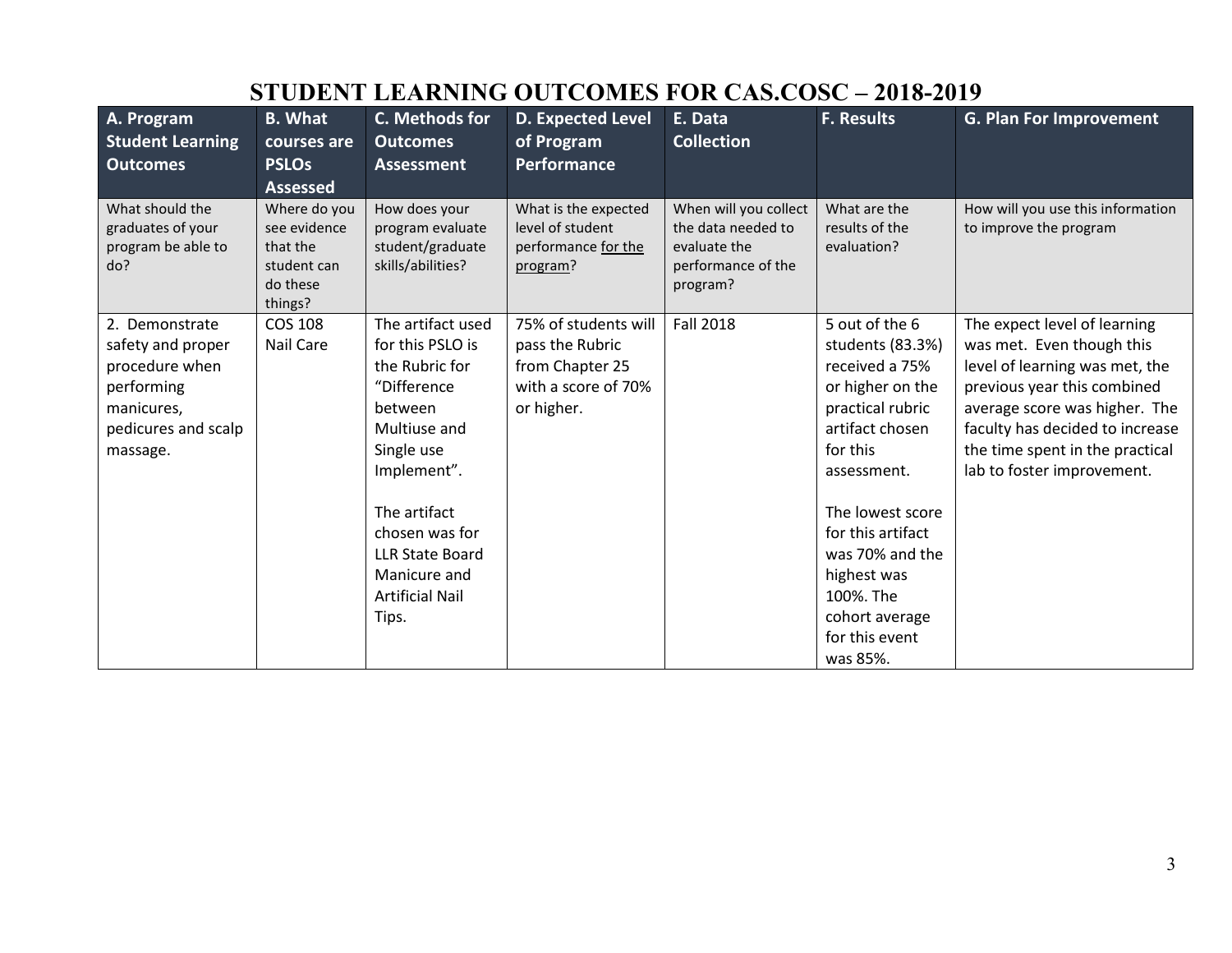| A. Program<br><b>Student Learning</b><br><b>Outcomes</b>                                                                                             | <b>B.</b> What<br>courses are<br><b>PSLOs</b><br><b>Assessed</b>               | C. Methods for<br><b>Outcomes</b><br><b>Assessment</b>                                                                                                                                           | <b>D. Expected Level</b><br>of Program<br>Performance                                           | E. Data<br><b>Collection</b>                                                                  | <b>F. Results</b>                                                                                                                                                                                                                                                                  | <b>G. Plan For Improvement</b>                                                                                                                                                                           |
|------------------------------------------------------------------------------------------------------------------------------------------------------|--------------------------------------------------------------------------------|--------------------------------------------------------------------------------------------------------------------------------------------------------------------------------------------------|-------------------------------------------------------------------------------------------------|-----------------------------------------------------------------------------------------------|------------------------------------------------------------------------------------------------------------------------------------------------------------------------------------------------------------------------------------------------------------------------------------|----------------------------------------------------------------------------------------------------------------------------------------------------------------------------------------------------------|
| What should the<br>graduates of your<br>program be able to<br>do?                                                                                    | Where do you<br>see evidence<br>that the<br>student can<br>do these<br>things? | How does your<br>program evaluate<br>student/graduate<br>skills/abilities?                                                                                                                       | What is the expected<br>level of student<br>performance for the<br>program?                     | When will you collect<br>the data needed to<br>evaluate the<br>performance of the<br>program? | What are the<br>results of the<br>evaluation?<br>NOTE: include<br>student ratio with<br>all results.                                                                                                                                                                               | How will you use this information<br>to improve the program                                                                                                                                              |
| 3. Demonstrate<br>technique of hair<br>design and hair<br>shaping,<br>considering<br>chemical<br>application with<br>safety procedures<br>and tools. | COS 116<br><b>Hair Styling</b>                                                 | Artifact used for<br>this PSLO is the<br><b>Rubric for</b><br><b>Thermal Curl</b><br>Placement.<br>The artifact<br>chosen was for<br><b>LLR State Board</b><br><b>Thermal Curl</b><br>Procedure. | 75% of students will<br>pass the Rubric<br>from Chapter 16<br>with a score of 70%<br>or higher. | Spring 2019                                                                                   | 5 out of the 6<br>students (83.3%)<br>received a 75%<br>or higher on the<br>practical rubric<br>artifact chosen<br>for this<br>assessment.<br>The lowest score<br>for this artifact<br>was 70% and the<br>highest was<br>100%. The<br>cohort average<br>for this event<br>was 85%. | The expect level of learning<br>was met. The faculty feel this<br>assessment adequately<br>reflected the student's abilities<br>and are going to continue this<br>with not change for the next<br>cycle. |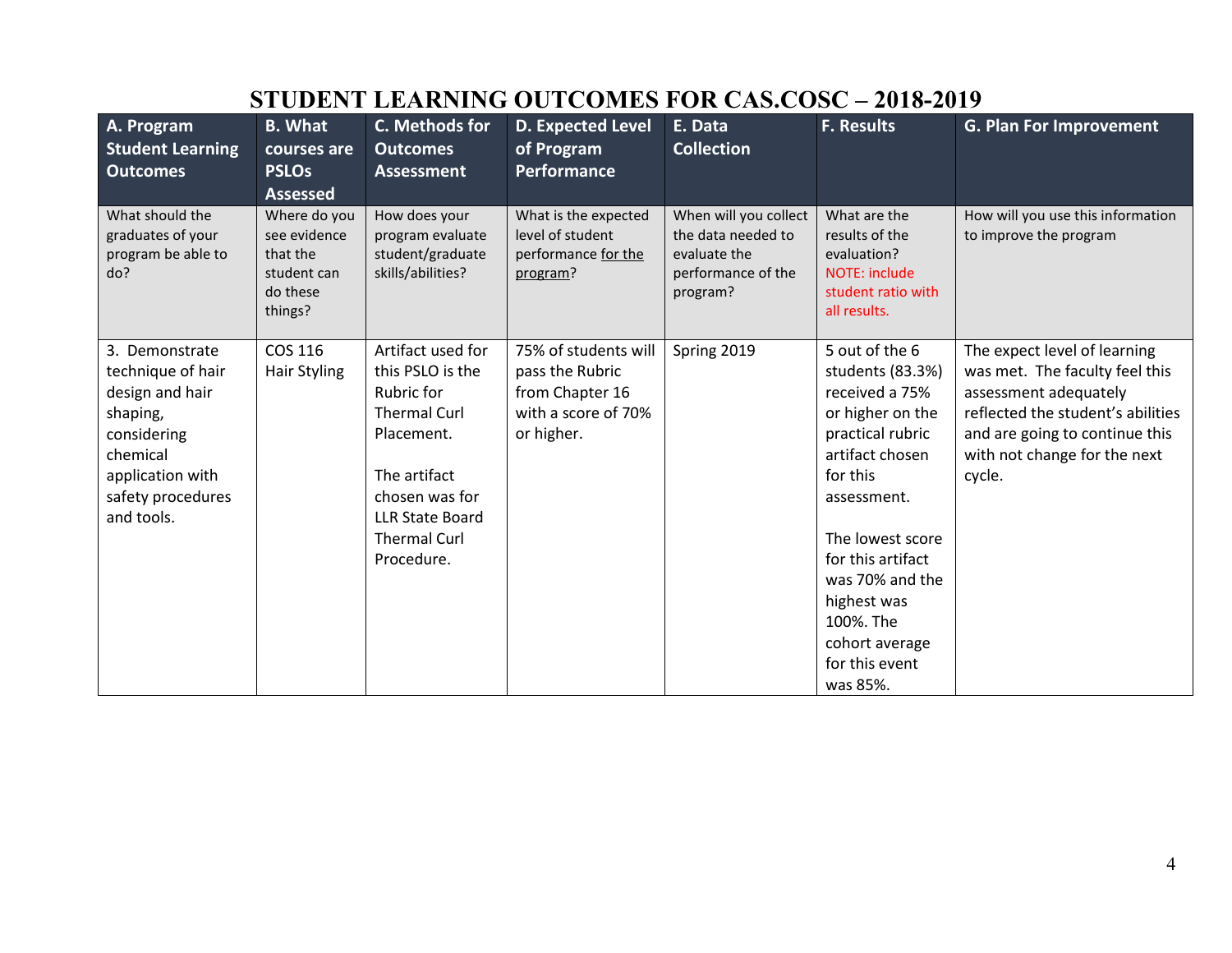| A. Program<br><b>Student Learning</b><br><b>Outcomes</b>                                                  | <b>B.</b> What<br>courses<br>are PSLOs<br><b>Assessed</b>                         | C. Methods for<br><b>Outcomes</b><br><b>Assessment</b>                                                                                                                                                                                                                                      | <b>D. Expected Level</b><br>of Program<br><b>Performance</b>                                                | <b>E. Data Collection F. Results</b>                                                          |                                                                                                                                                                                                                                                                                      | <b>G. Plan For Improvement</b>                                                                                                                                                                                                                                                       |
|-----------------------------------------------------------------------------------------------------------|-----------------------------------------------------------------------------------|---------------------------------------------------------------------------------------------------------------------------------------------------------------------------------------------------------------------------------------------------------------------------------------------|-------------------------------------------------------------------------------------------------------------|-----------------------------------------------------------------------------------------------|--------------------------------------------------------------------------------------------------------------------------------------------------------------------------------------------------------------------------------------------------------------------------------------|--------------------------------------------------------------------------------------------------------------------------------------------------------------------------------------------------------------------------------------------------------------------------------------|
| What should the<br>graduates of your<br>program be able to<br>do?                                         | Where do<br>you see<br>evidence<br>that the<br>student can<br>do these<br>things? | How does your<br>program evaluate<br>student/graduate<br>skills/abilities?                                                                                                                                                                                                                  | What is the expected<br>level of student<br>performance for the<br>program?                                 | When will you<br>collect the data<br>needed to evaluate<br>the performance of<br>the program? | What are the<br>results of the<br>evaluation?<br><b>NOTE: include</b><br>student ratio with<br>all results.                                                                                                                                                                          | How will you use this information<br>to improve the program                                                                                                                                                                                                                          |
| 4. Apply the<br>chemicals and<br>treatment<br>application to hair<br>and scalp care per<br>LLR standards. | <b>COS 206</b><br>Chemical<br>Hair Waving                                         | Artifact used for<br>this PSLO is the<br>classroom reading<br>assignment in<br>Chapter 20 (Basic<br>Perm Wrap-on<br>the State Board<br>practical exam).<br>The rubric<br>assessment was<br>used to re-<br>enforce the LLR<br><b>State Board</b><br><b>Practical for Basic</b><br>Perm Wrap. | 75% of students will<br>pass the Rubric<br>assessment in<br>Chapter 20 with a<br>score of 70% or<br>higher. | Summer 2019                                                                                   | 5 out of the 6<br>students (83.3%)<br>received a 75%<br>or higher on the<br>practical rubric,<br>artifacts chosen<br>for this<br>assessment.<br>The lowest score<br>for this artifact<br>was 70% and the<br>highest was<br>100%. The<br>cohort average<br>for this event<br>was 85%. | The expect level of learning was<br>met.<br>The faculty noticed a slight<br>decrease from the previous<br>class scores. Therefore, more<br>practical hands-on time will<br>need to be given, to bring the<br>percentage up on this particular<br>assessment rubric for perm<br>wrap. |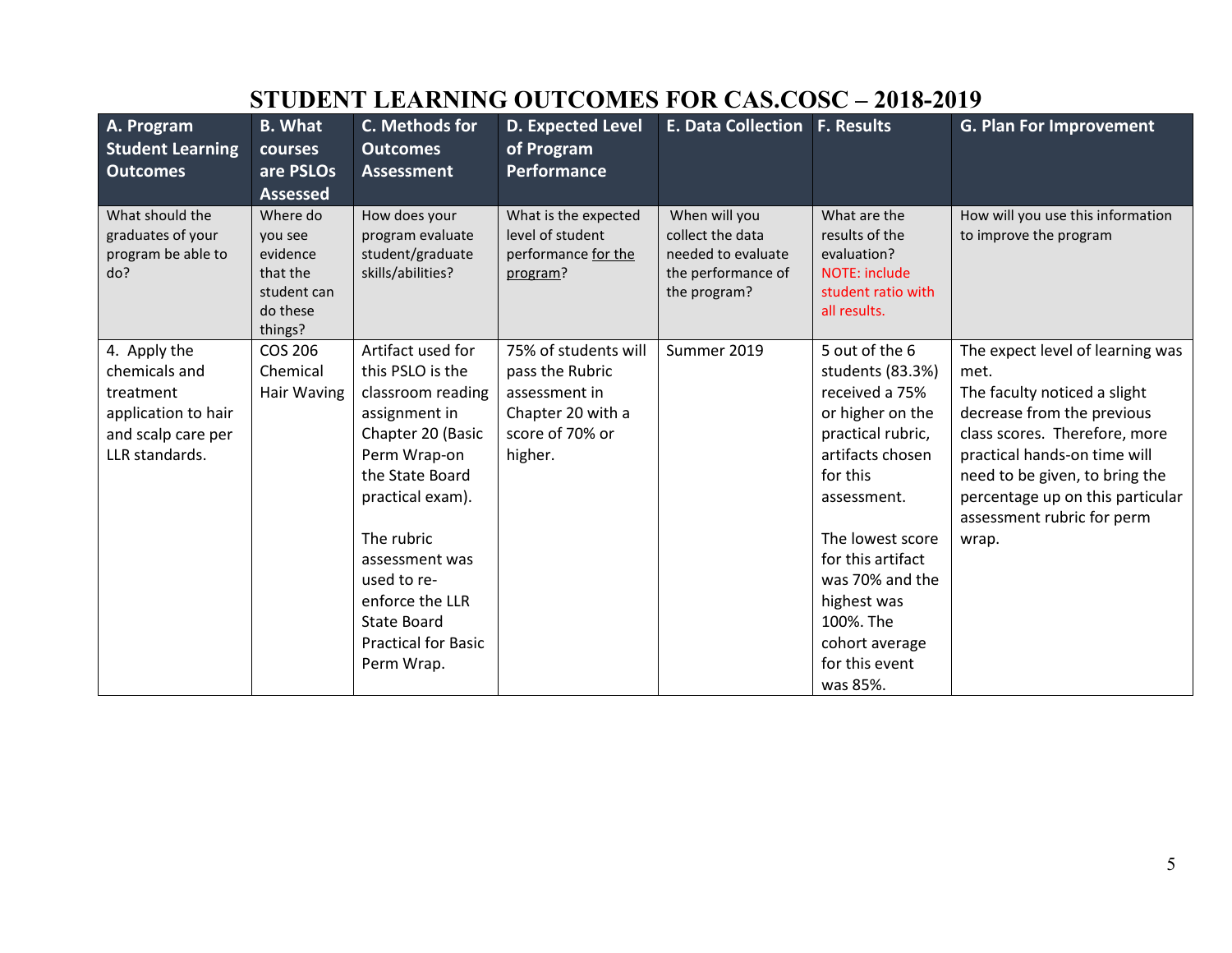| A. Program<br><b>Student Learning</b><br><b>Outcomes</b>                                              | <b>B.</b> What<br>courses are<br><b>PSLOs</b><br><b>Assessed</b>               | C. Methods for<br><b>Outcomes</b><br><b>Assessment</b>                                                                                                                                                                                                     | D. Expected Level<br>of Program<br>Performance                                                                        | E. Data<br><b>Collection</b>                                                                  | <b>F. Results</b>                                                                                                                                                                                                                                                                  | <b>G. Plan For Improvement</b>                                                                                                                                                                                |
|-------------------------------------------------------------------------------------------------------|--------------------------------------------------------------------------------|------------------------------------------------------------------------------------------------------------------------------------------------------------------------------------------------------------------------------------------------------------|-----------------------------------------------------------------------------------------------------------------------|-----------------------------------------------------------------------------------------------|------------------------------------------------------------------------------------------------------------------------------------------------------------------------------------------------------------------------------------------------------------------------------------|---------------------------------------------------------------------------------------------------------------------------------------------------------------------------------------------------------------|
| What should the<br>graduates of your<br>program be able to<br>do?                                     | Where do you<br>see evidence<br>that the<br>student can<br>do these<br>things? | How does your<br>program evaluate<br>student/graduate<br>skills/abilities?                                                                                                                                                                                 | What is the expected<br>level of student<br>performance for the<br>program?                                           | When will you collect<br>the data needed to<br>evaluate the<br>performance of the<br>program? | What are the<br>results of the<br>evaluation?<br>NOTE: include<br>student ratio with<br>all results.                                                                                                                                                                               | How will you use this information<br>to improve the program                                                                                                                                                   |
| 5. Identify the<br>method used for<br>Hair Removal, Basic<br>Skin Care and<br>Make-up<br>application. | COS 106<br>Facials and<br>Makeup                                               | Artifact used for<br>this PSLO is the<br>Rubric for<br>Temporary Hair<br>Removal and<br>Permanent Hair<br>Removal.<br>The artifact that<br>was chosen was a<br><b>Rubric for LLR</b><br><b>State Board</b><br>Practical for Lip<br>and Eyebrow<br>Removal. | 75% of students will<br>pass the rubric<br>assessment check-<br>off - Chapter 21<br>with a score of 70%<br>or higher. | <b>Fall 2019</b>                                                                              | 5 out of the 6<br>students (83.3%)<br>received a 75%<br>or higher on the<br>practical rubric<br>artifact chosen<br>for this<br>assessment.<br>The lowest score<br>for this artifact<br>was 70% and the<br>highest was<br>100%. The<br>cohort average<br>for this event<br>was 85%. | The expect level of learning<br>was met. Faculty observed a<br>decrease from the previous<br>class's performance on this<br>assessment. More time will be<br>devoted to lab time to increase<br>these scores. |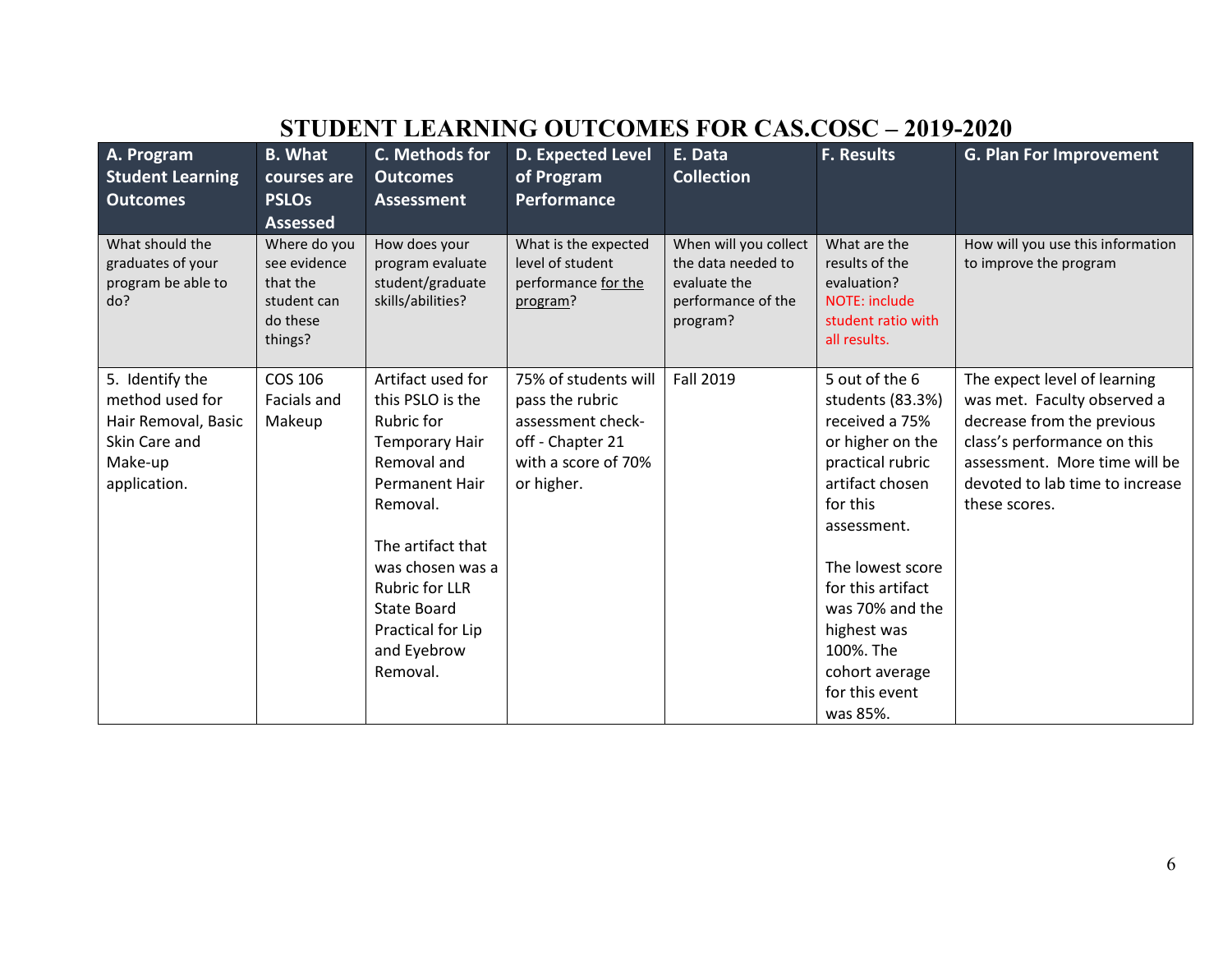| <b>B.</b> What  | C. Methods for    | <b>D. Expected Level</b>                                                                    | E. Data              | <b>F. Results</b>                                                      | <b>G. Plan For Improvement</b>                     |
|-----------------|-------------------|---------------------------------------------------------------------------------------------|----------------------|------------------------------------------------------------------------|----------------------------------------------------|
| courses are     | <b>Outcomes</b>   | of Program                                                                                  |                      |                                                                        |                                                    |
| <b>PSLOs</b>    | <b>Assessment</b> | Performance                                                                                 |                      |                                                                        |                                                    |
| <b>Assessed</b> |                   |                                                                                             |                      |                                                                        |                                                    |
| Where do you    | How does your     | What is the expected                                                                        | When will you        | What are the                                                           | How will you use this information                  |
| see evidence    | program evaluate  | level of student                                                                            | collect the data     | results of the                                                         | to improve the program                             |
| that the        |                   | performance for the                                                                         | needed to evaluate   | evaluation?                                                            |                                                    |
| student can do  |                   | program?                                                                                    |                      |                                                                        |                                                    |
|                 |                   |                                                                                             |                      |                                                                        |                                                    |
| COS 101         | Artifact used for |                                                                                             |                      |                                                                        | The expect level of learning                       |
| Fundamentals    | this PSLO is a    | pass the Chapter 1                                                                          |                      | students (83.3%)                                                       | was met. The faculty met and                       |
| of              | written test:     | Test with a score of                                                                        |                      | received a 75%                                                         | determined to increase the                         |
| Cosmetology     | Timeline of       | 70% or higher.                                                                              |                      | or higher on the                                                       | benchmark to 80% of the                            |
|                 | Milestones in the |                                                                                             |                      | practical rubric                                                       | students will pass the Chapter                     |
|                 | professional      |                                                                                             |                      | test, artifacts                                                        | 1 test with a score of 80% or                      |
|                 | Beauty Industry.  |                                                                                             |                      | chosen for this                                                        | higher.                                            |
|                 |                   |                                                                                             |                      | assessment.                                                            |                                                    |
|                 | The artifact      |                                                                                             |                      |                                                                        |                                                    |
|                 | chosen was to     |                                                                                             |                      | The lowest score                                                       |                                                    |
|                 | Identify: The     |                                                                                             |                      | for this artifact                                                      |                                                    |
|                 |                   |                                                                                             |                      | was 70% and the                                                        |                                                    |
|                 | Africans,         |                                                                                             |                      | highest was                                                            |                                                    |
|                 |                   |                                                                                             |                      | 100%. The                                                              |                                                    |
|                 |                   |                                                                                             |                      |                                                                        |                                                    |
|                 |                   |                                                                                             |                      |                                                                        |                                                    |
|                 |                   |                                                                                             |                      | was 85%.                                                               |                                                    |
|                 | these things?     | student/graduate<br>skills/abilities?<br>Egyptians,<br>Romans, Chinese<br>Renaissance, etc. | 75% of students will | <b>Collection</b><br>the performance of<br>the program?<br>Spring 2020 | 5 out of the 6<br>cohort average<br>for this event |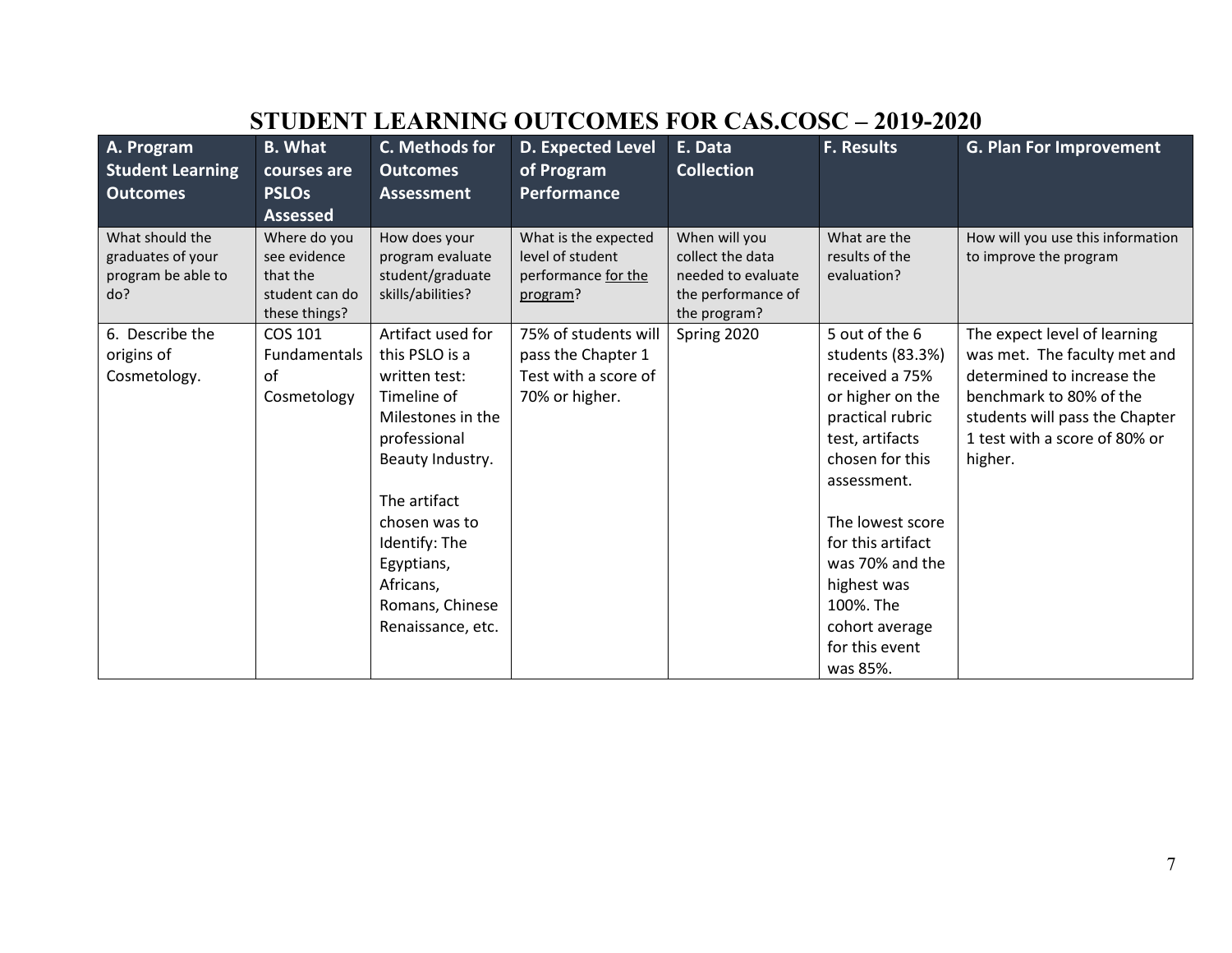| A. Program<br><b>Student Learning</b><br><b>Outcomes</b>                                | <b>B.</b> What<br>courses are<br><b>PSLOs</b><br><b>Assessed</b>               | C. Methods for<br><b>Outcomes</b><br><b>Assessment</b>                                                                                                                                                | <b>D. Expected Level</b><br>of Program<br>Performance                                                   | E. Data<br><b>Collection</b>                                                                  | <b>F. Results</b>                                                                                                                                                                                                                                                                | <b>G. Plan For Improvement</b>                                                                                                                                                              |
|-----------------------------------------------------------------------------------------|--------------------------------------------------------------------------------|-------------------------------------------------------------------------------------------------------------------------------------------------------------------------------------------------------|---------------------------------------------------------------------------------------------------------|-----------------------------------------------------------------------------------------------|----------------------------------------------------------------------------------------------------------------------------------------------------------------------------------------------------------------------------------------------------------------------------------|---------------------------------------------------------------------------------------------------------------------------------------------------------------------------------------------|
| What should the<br>graduates of your<br>program be able to<br>do?                       | Where do you<br>see evidence<br>that the<br>student can<br>do these<br>things? | How does your<br>program evaluate<br>student/graduate<br>skills/abilities?                                                                                                                            | What is the expected<br>level of student<br>performance for the<br>program?                             | When will you collect<br>the data needed to<br>evaluate the<br>performance of the<br>program? | What are the<br>results of the<br>evaluation?<br>NOTE: include<br>student ratio with<br>all results.                                                                                                                                                                             | How will you use this information<br>to improve the program                                                                                                                                 |
| 7. Explain the<br>scientific concepts<br>associate with the<br>field of<br>Cosmetology. | COS 206<br>Chemical<br>Hair Waving                                             | Artifact used for<br>this PSLO is the<br>classroom<br>reading<br>assignment in<br>Chapter 12.<br>Artifact used in<br>this assignment<br>was "Why study<br>chemistry?",<br>which is a written<br>test. | 75% of students will<br>pass the Chapter 12<br>artifact assessment<br>with a score of 70%<br>or higher. | Summer 2020                                                                                   | 5 out of the 6<br>students (83.3%)<br>received a 75%<br>or higher on the<br>written test,<br>artifacts chosen<br>for this<br>assessment.<br>The lowest score<br>for this artifact<br>was 70% and the<br>highest was<br>100%. The<br>cohort average<br>for this event<br>was 85%. | The expect level of learning<br>was met.<br>The faculty decided to require<br>the students to write a short<br>paragraph on "Why it is<br>important to study chemistry in<br>Cosmetology?". |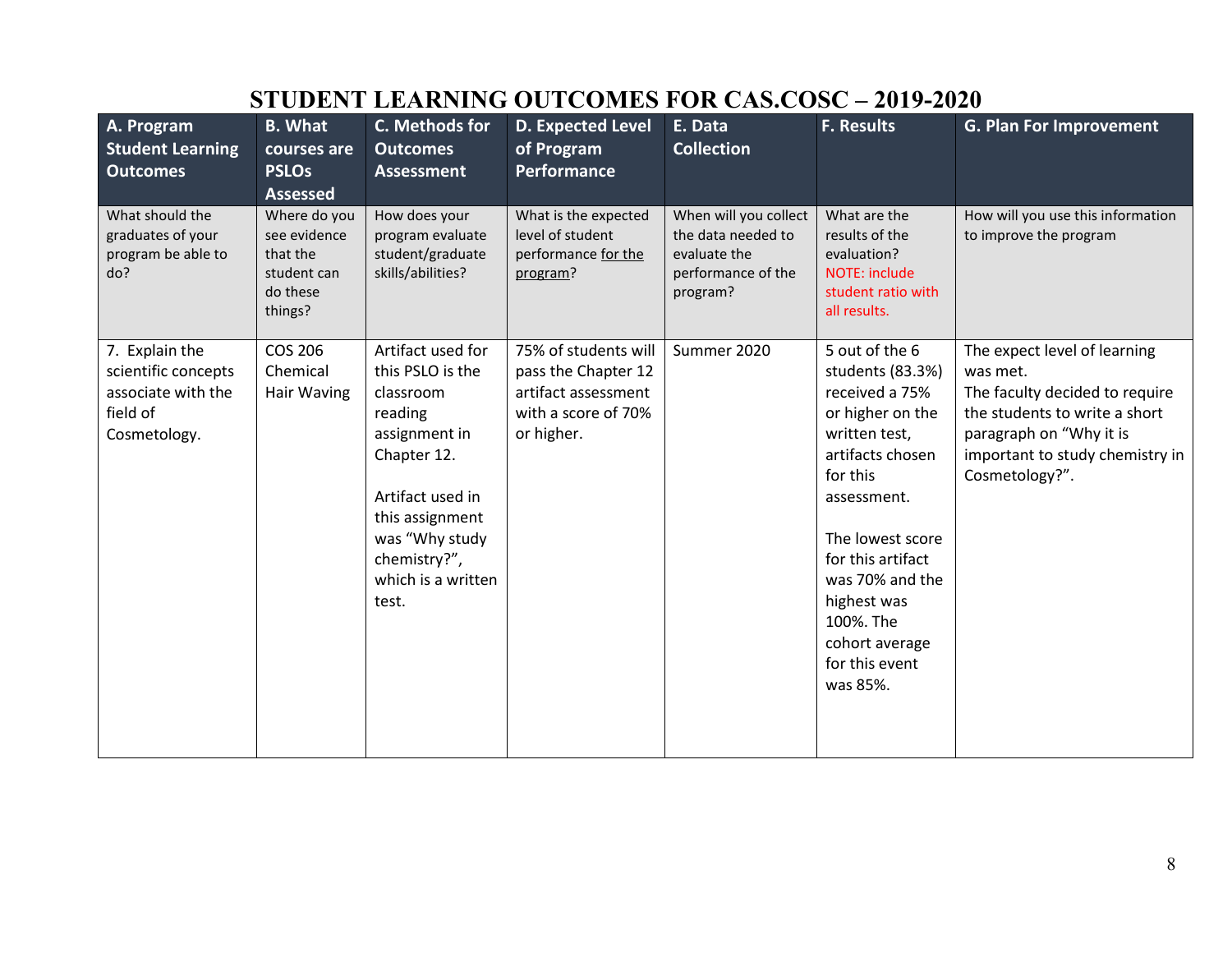#### **CONTINUOUS STUDENT IMPROVEMENT**

The Cosmetology program has competition from Kenneth Shuler, a private for-profit cosmetology program, within a half mile of our Cosmetology Campus. The Kenneth Shuler program requires one year to complete, whereas our program requires 4 semesters, which is over one year. To be more competitive the faculty decided to compress the program into 3 semesters. The results of the increased instructional pace were detrimental to our students' academic achievements in the classes. Therefore, the faculty is working towards reverting back to the 4 semesters sequencing of the program. The approval to return to the original design of the program will occur this Fall semester.

In the last 3 years, the cosmetology program has received a digital signage which has increased our Fall student enrollment and also increased the clientele for the students which give them a better feeling for their salon like environment.

The program has received new equipment (hair steamer and facial machine), which is been an upgrade and this makes the student more marketable in their career.

The clinic floor has been rearranged due to personal space, which allows for the students to have a larger work space for their clients.

In addition, there has been a decline in the number of students sitting for their license since the onset of COVID-19.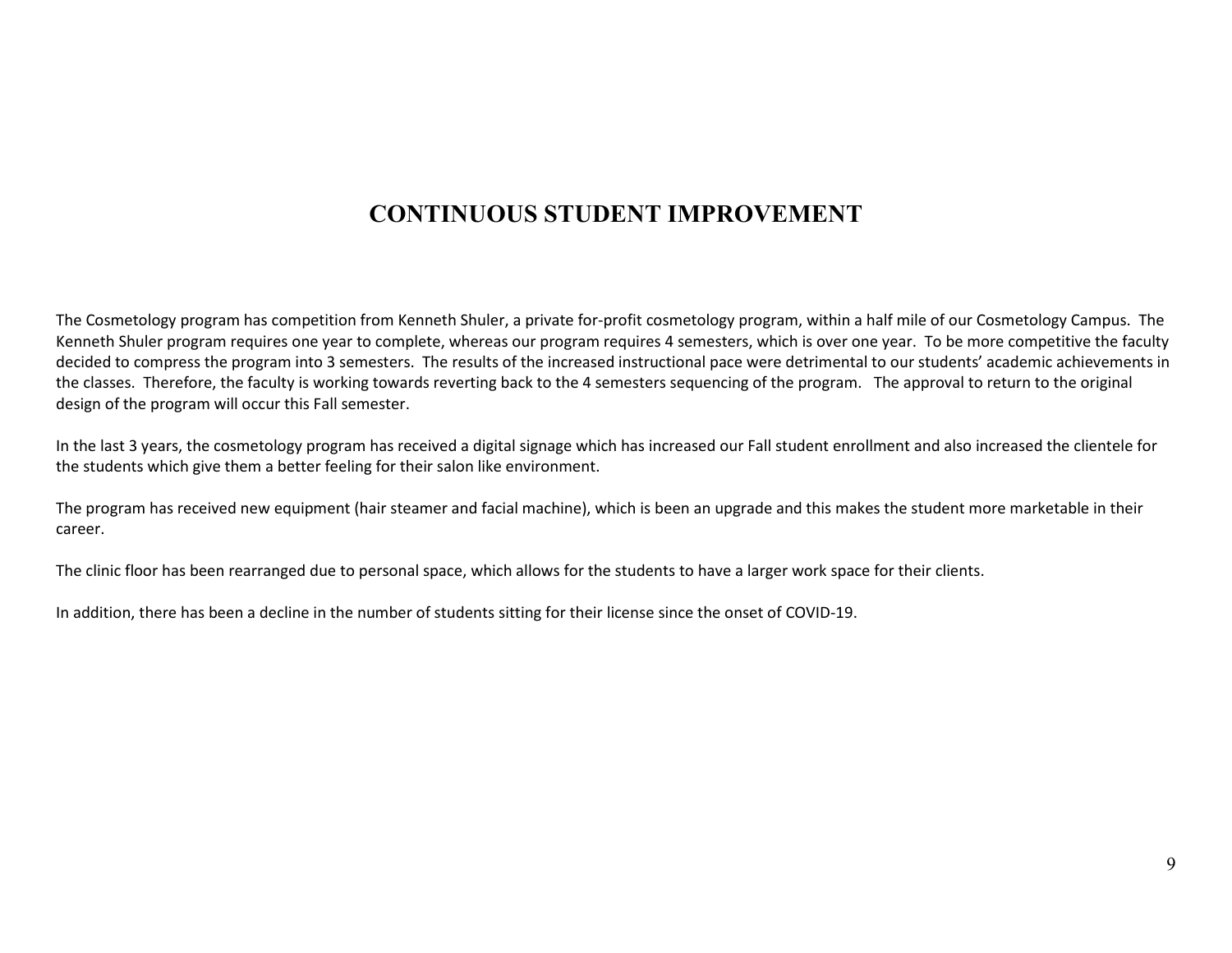#### **PROGRAM VITAL STATISCS**

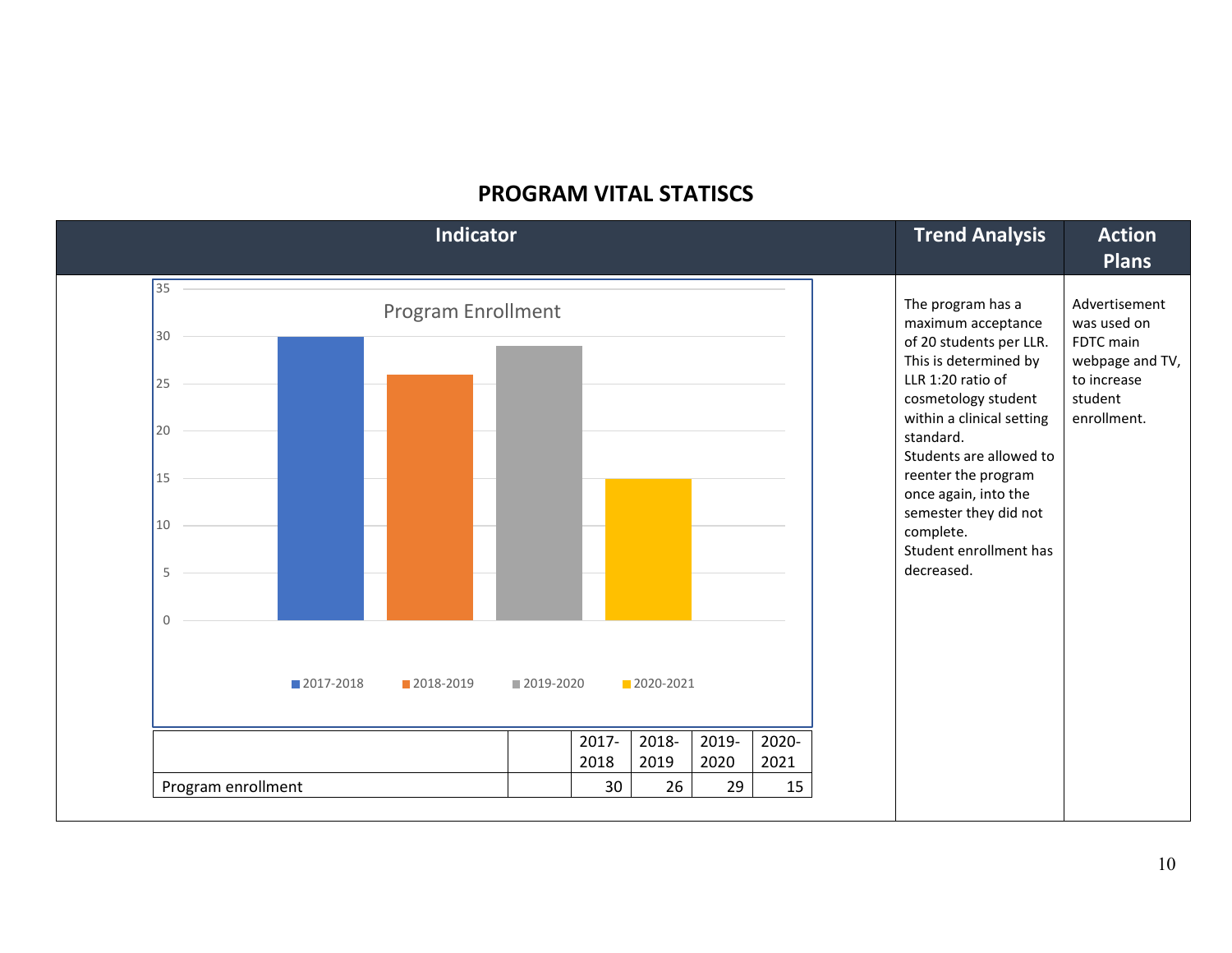| <b>Indicator</b>                                                                                                                                                                                                                                         |               |               |               |               | <b>Trend Analysis</b>                                                                                                                                                                       | <b>Action</b><br><b>Plans</b>                                                                                 |
|----------------------------------------------------------------------------------------------------------------------------------------------------------------------------------------------------------------------------------------------------------|---------------|---------------|---------------|---------------|---------------------------------------------------------------------------------------------------------------------------------------------------------------------------------------------|---------------------------------------------------------------------------------------------------------------|
| <b>Fall to Spring Persistance</b><br>100%<br><u> 1989 - Johann Stoff, amerikansk politiker (d. 1989)</u><br>$90\%$ –<br>$80\%$<br>70% –<br>$60\%$ -<br>$50\%$ –<br>$40\%$ –<br>30%<br>$20\%$ –<br>$10\%$ —<br>0%<br>■2017-2018<br>2018-2019<br>2019-2020 | 2020-2021     |               |               |               | The fall-to fall retention<br>from first year students<br>and second year<br>students remain at an<br>acceptable percentage.<br>The drop in 2019-2020<br>is a direct result of<br>COVID-19. | Even with the<br>COVID-19 Event,<br>the program has<br>still maintained a<br>steady rate with<br>persistence. |
|                                                                                                                                                                                                                                                          |               |               |               |               |                                                                                                                                                                                             |                                                                                                               |
|                                                                                                                                                                                                                                                          | 2017-<br>2018 | 2018-<br>2019 | 2019-<br>2020 | 2020-<br>2021 |                                                                                                                                                                                             |                                                                                                               |
| Fall-to-Spring Persistence                                                                                                                                                                                                                               | 52%           | 83%           | 20%           | 80%           |                                                                                                                                                                                             |                                                                                                               |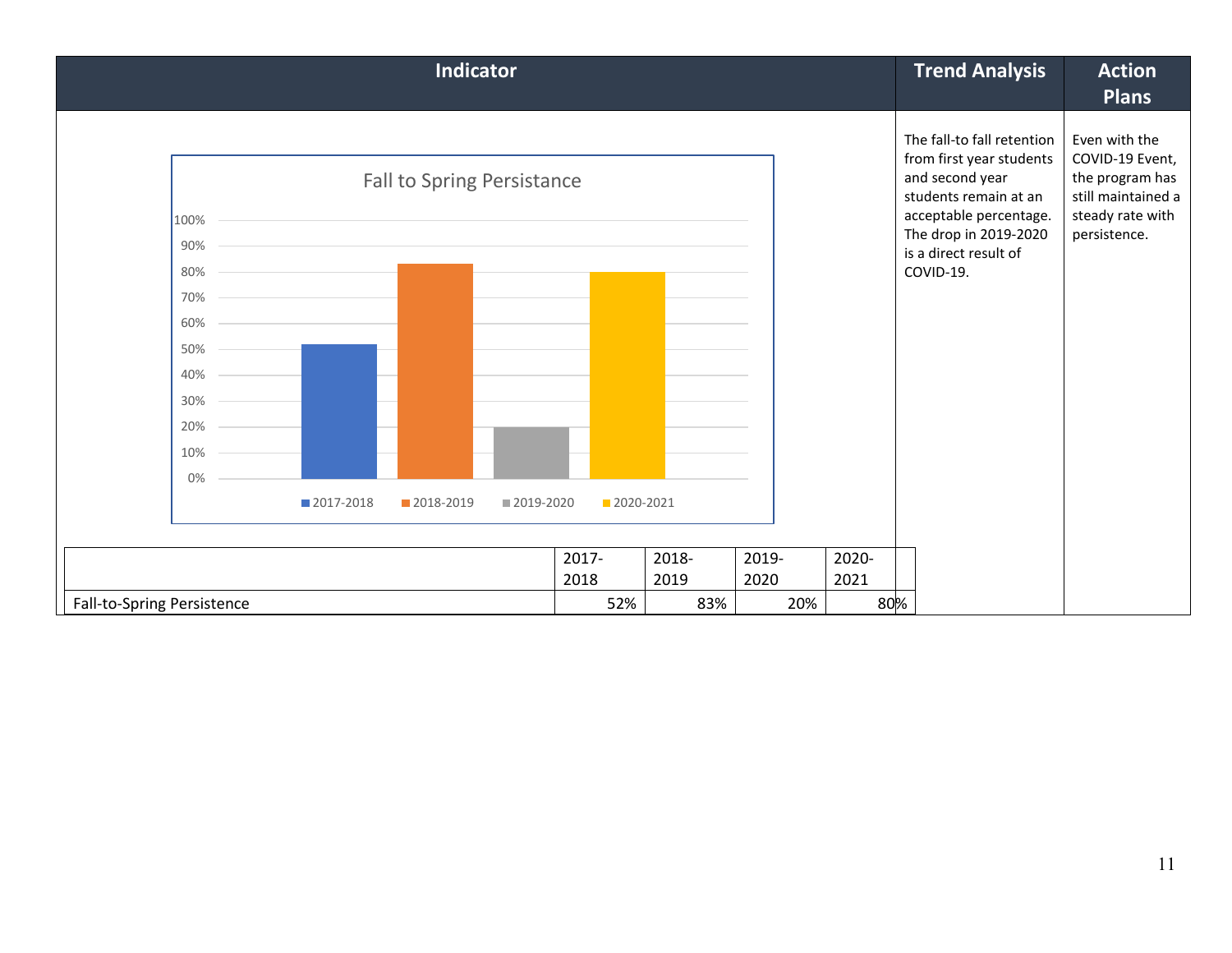|                               |                                    | <b>Indicator</b>                                                                                                                                                                                                |             |             |           |           | <b>Trend Analysis</b>                                                 | <b>Action</b>                                                                                                                         |
|-------------------------------|------------------------------------|-----------------------------------------------------------------------------------------------------------------------------------------------------------------------------------------------------------------|-------------|-------------|-----------|-----------|-----------------------------------------------------------------------|---------------------------------------------------------------------------------------------------------------------------------------|
|                               |                                    |                                                                                                                                                                                                                 |             |             |           |           |                                                                       | <b>Plans</b>                                                                                                                          |
|                               | $100.00\%$ –<br>90.00%<br>80.00% - | <b>Fall to Fall Retention</b><br><u> 1989 - Johann Stoff, amerikansk politiker (d. 1989)</u><br>the contract of the contract of the contract of the contract of the contract of the contract of the contract of |             |             |           |           | The Retention Rate was<br>improving before the<br>impact of COCID-19. | Make<br>adjustment to<br>the program to<br>allow as much<br>normal<br>operation to<br>occur given the<br>influence of the<br>pandemic |
|                               | 70.00%<br>$60.00\%$ -              |                                                                                                                                                                                                                 |             |             |           |           |                                                                       | restrictions.                                                                                                                         |
|                               | $50.00\%$ –                        |                                                                                                                                                                                                                 |             |             |           |           |                                                                       |                                                                                                                                       |
|                               | 40.00%                             |                                                                                                                                                                                                                 |             |             |           |           |                                                                       |                                                                                                                                       |
|                               | 30.00%                             |                                                                                                                                                                                                                 |             |             |           |           |                                                                       |                                                                                                                                       |
|                               | 20.00%                             |                                                                                                                                                                                                                 |             |             |           |           |                                                                       |                                                                                                                                       |
|                               | 10.00%                             |                                                                                                                                                                                                                 |             |             |           |           |                                                                       |                                                                                                                                       |
|                               | 0.00%                              |                                                                                                                                                                                                                 |             |             |           |           |                                                                       |                                                                                                                                       |
|                               | 2017-2018                          | ■ 2018-2019                                                                                                                                                                                                     | ■ 2019-2020 | ■ 2020-2021 |           |           |                                                                       |                                                                                                                                       |
|                               |                                    |                                                                                                                                                                                                                 |             |             |           |           |                                                                       |                                                                                                                                       |
|                               |                                    |                                                                                                                                                                                                                 | 2017-2018   | 2018-2019   | 2019-2020 | 2020-2021 |                                                                       |                                                                                                                                       |
| <b>Fall-to-Fall Retention</b> |                                    |                                                                                                                                                                                                                 | 52.17%      | 66.67%      | 46.67%    | 0.00%     |                                                                       |                                                                                                                                       |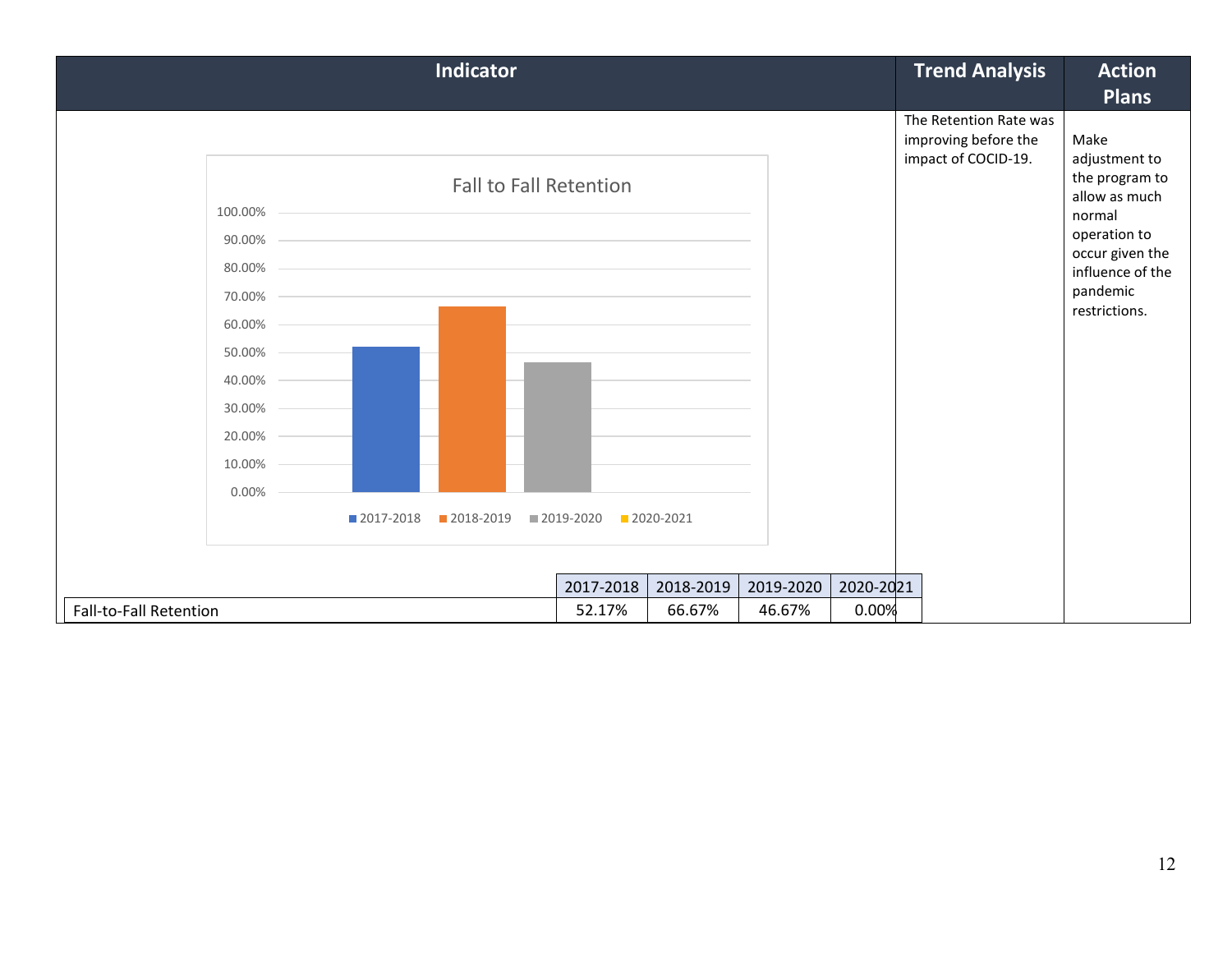